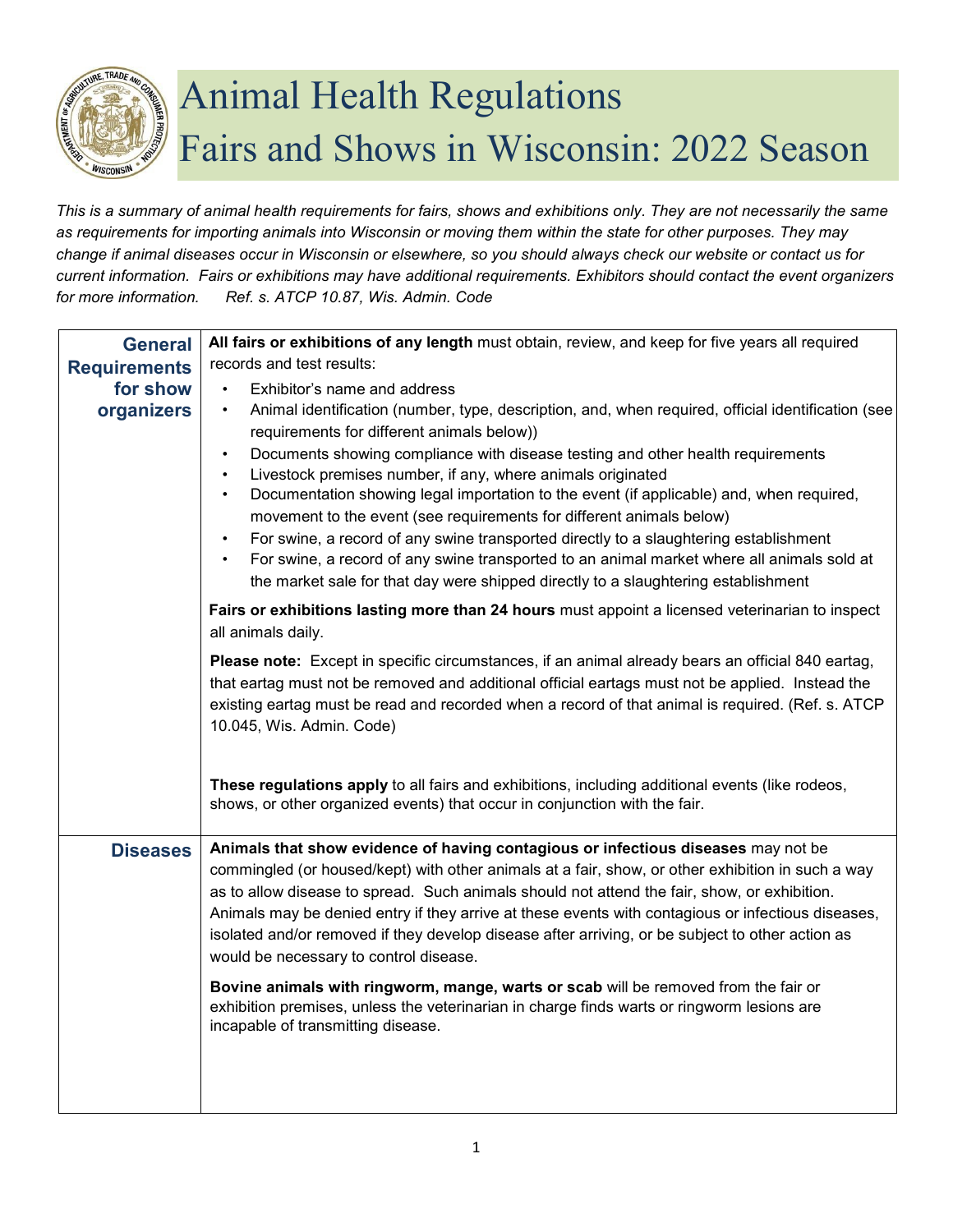| <b>Cattle and</b> | <b>Cattle from within Wisconsin</b> have no requirements for tests or health documents.                                                                                                                                                                                                                                                                                                                                                                                                                                                         |
|-------------------|-------------------------------------------------------------------------------------------------------------------------------------------------------------------------------------------------------------------------------------------------------------------------------------------------------------------------------------------------------------------------------------------------------------------------------------------------------------------------------------------------------------------------------------------------|
| bison             | Cattle from outside Wisconsin must:                                                                                                                                                                                                                                                                                                                                                                                                                                                                                                             |
|                   | Be accompanied by certificate of veterinary inspection (CVI or health certificate) documenting<br>official animal identification (ID) and all required tests and certifications<br>Have at least one form of official individual ID (including steers)<br>٠<br>Meet all of Wisconsin's normal requirements for import (see<br>https://datcp.wi.gov/Pages/Programs_Services/CattleBison.aspx)                                                                                                                                                    |
|                   | Acceptable animal IDs for all cattle from outside Wisconsin<br>USDA metal ear tag number that is part of the National Uniform Eartagging System (NUES)<br>(starts with state 2-digit code, also known as "brite" tag); this includes the orange brucellosis<br>vaccination tag<br>15-digit "840" tags (visual or RFID)<br>Valid only if applied before March 11, 2015:<br>Manufacturer-coded RFID tag - 15-digit number with the first three digits in<br>$\circ$<br>900s $\circ$<br>American ID tag – 8 to 12-digit number prefaced with "USA" |
|                   | Brucellosis requirements for cattle from outside Wisconsin<br>No cattle from outside Wisconsin are currently required to be brucellosis tested or vaccinated to<br>come to fairs and shows in Wisconsin                                                                                                                                                                                                                                                                                                                                         |
|                   | Tuberculosis (TB) requirements for cattle from outside Wisconsin                                                                                                                                                                                                                                                                                                                                                                                                                                                                                |
|                   | For requirements by state, see: https://datcp.wi.gov/Pages/Programs_Services/CattleBison.aspx                                                                                                                                                                                                                                                                                                                                                                                                                                                   |
|                   | Cattle from Michigan's Modified Accredited Zone (for cattle from Michigan's TB Free Zone,<br>see requirements by state above) also need:<br>Import permit<br>To originate from a herd that has a negative whole-herd TB test within 12 months before<br>arrival in Wisconsin that includes all animals 1 year and older<br>Negative individual TB tests within 60 days before entering Wisconsin<br>To return directly to the state of origin after the show, and there must be a statement on the<br>CVI that they will be doing so            |
|                   | For information on obtaining an import permit:<br>Online https://datcp.wi.gov/Pages/Programs_Services/AnimalMovementPermits.aspx □<br>Email DATCPAnimalImports@wi.gov<br>Call 608-224-4872                                                                                                                                                                                                                                                                                                                                                      |
|                   | Cattle from Canada must meet current federal requirements to enter the United States. (See<br>https://www.aphis.usda.gov/regulations/vs/iregs/animals/downloads/ca-protocol-imp-<br>cattlebison.pdf)                                                                                                                                                                                                                                                                                                                                            |
|                   | Requirements are subject to change as conditions warrant. For current information, check<br>https://datcp.wi.gov/Pages/Programs_Services/CattleBison.aspx.                                                                                                                                                                                                                                                                                                                                                                                      |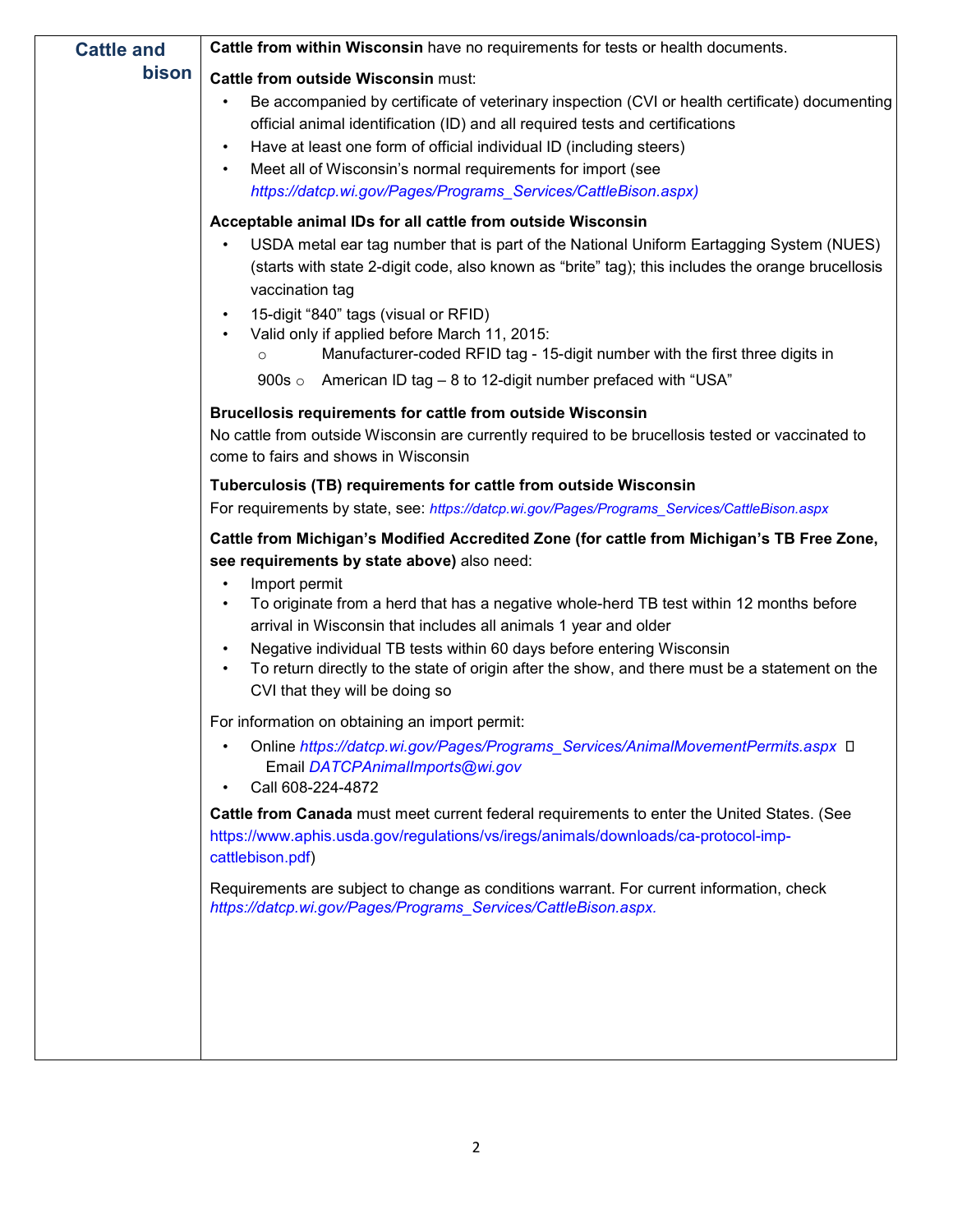| Swine from within Wisconsin need a Wisconsin intrastate certificate of veterinary inspection<br>(CVI or health certificate):                                                                                                                                                                                                                                                                                                                                                                                                                                                                                                                                                                                                                                                                                                                                                     |
|----------------------------------------------------------------------------------------------------------------------------------------------------------------------------------------------------------------------------------------------------------------------------------------------------------------------------------------------------------------------------------------------------------------------------------------------------------------------------------------------------------------------------------------------------------------------------------------------------------------------------------------------------------------------------------------------------------------------------------------------------------------------------------------------------------------------------------------------------------------------------------|
| Note: Herd of origin means the herd in which the pigs currently reside, likely the exhibitor's herd.<br>When pigs are purchased from a herd, the herd from which they originate is the herd of origin for<br>the seller. Once the purchased pigs are added into the buyer's herd (even if the buyer's herd<br>only consists of one or just a few animals), the buyer's herd becomes the new herd of origin and<br>that herd must meet testing requirements to move pigs again.                                                                                                                                                                                                                                                                                                                                                                                                   |
| Stating that the entire herd of origin was inspected on the farm within 30 days before the<br>show and showed no signs of disease.<br>Non-terminal Exhibitions: All swine must have a PRRS (Porcine Reproductive and<br>Respiratory Syndrome) and PEDv (Porcine Epidemic Diarrhea virus) test of the herd of origin<br>within 90 days of the exhibition. Include test date, type, and results on the CVI. For swine<br>originating from herds with positive tests, include the herd plan number on the CVI. □<br>Terminal Exhibitions: No testing requirements.<br>Note: Terminal Exhibitions are those at which all the swine go directly from the fair/show to the<br>slaughtering establishment OR to a slaughter only market sale. If going to a slaughter only market                                                                                                       |
| sale, contact the Division of Animal Health fair inspector for required information to collect.<br>Note: If the fair intends to use a load-out facility, contact the Division of Animal Health in advance<br>to discuss requirements that must be met.                                                                                                                                                                                                                                                                                                                                                                                                                                                                                                                                                                                                                           |
| Swine from outside Wisconsin need a certificate of veterinary inspection that includes the<br>following:                                                                                                                                                                                                                                                                                                                                                                                                                                                                                                                                                                                                                                                                                                                                                                         |
| The negative results of the PRRS test from the swine's herd of origin conducted within 90<br>days prior to movement into Wisconsin including test date, type, and results.<br>The negative results of the PEDv test from the swine's herd of origin conducted within 90<br>$\bullet$<br>days prior to movement into Wisconsin including test date, type, and results.<br>A statement that the veterinarian has inspected the entire herd of origin within the past 30<br>days and that no clinical signs of PRRS and PEDv or any other apparent disease was<br>present at the time of inspection<br>Official individual identification (ID)<br>If the herd of origin tests positive for PRRS and/or PEDv, contact the Department of<br>Agriculture, Trade and Consumer Protection at 608-224-4872 for options. Acceptable<br>methods of ID for swine are:<br>USDA silver ear tag |
| USDA 840 ear tag, either visual or RFID<br>Breed association tattoo if the pig is a purebred and the tattoo is registered<br>An ear tag with the premises identification number and a unique identifier $\square$<br>Ear<br>notch if the pig is a purebred and the notch is registered<br>Requirements are subject to change as conditions warrant. For current information and for PRRS<br>and PEDv testing options, check<br>https://datcp.wi.gov/Pages/Programs_Services/SwineMovement.aspx.                                                                                                                                                                                                                                                                                                                                                                                  |
|                                                                                                                                                                                                                                                                                                                                                                                                                                                                                                                                                                                                                                                                                                                                                                                                                                                                                  |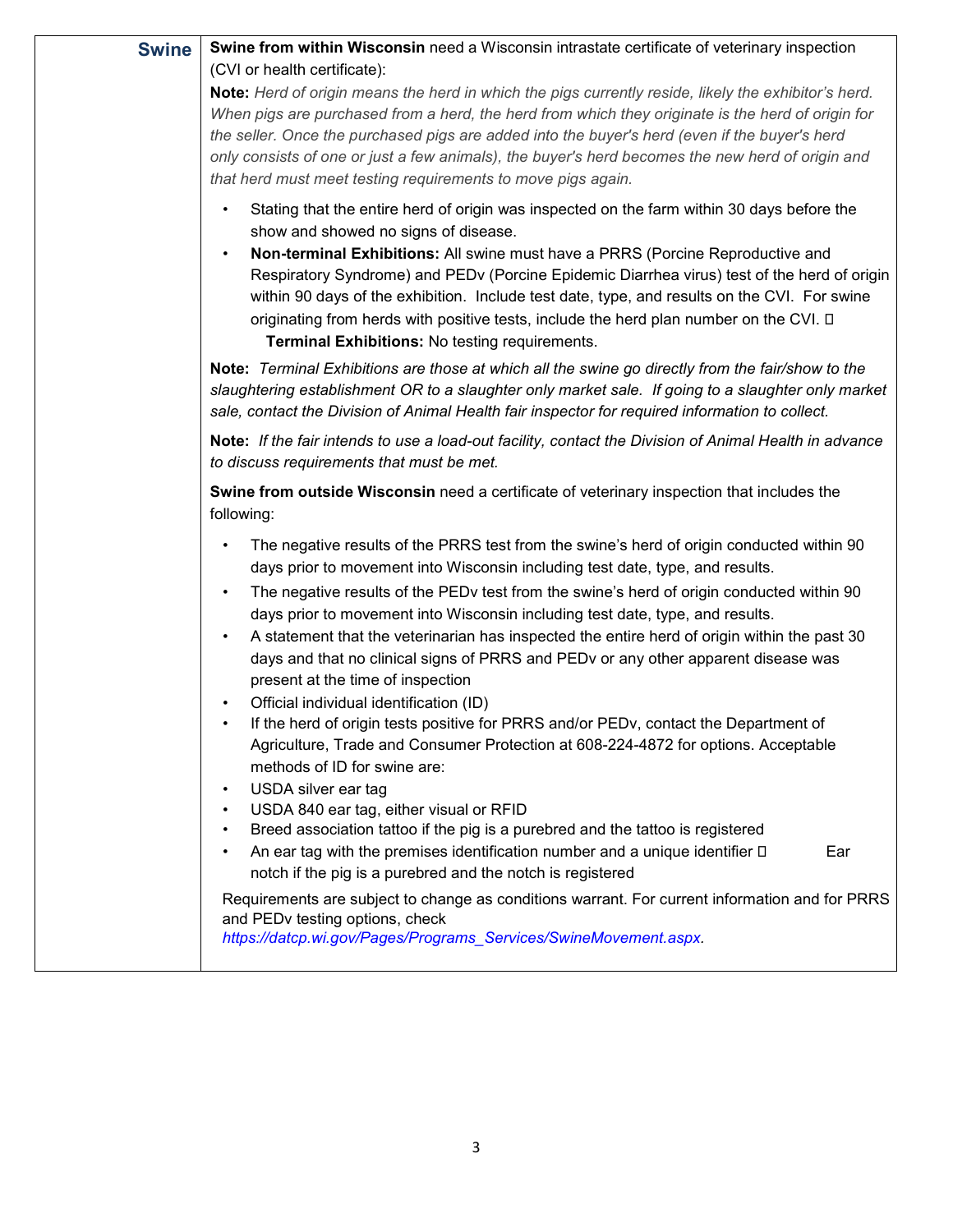| <b>Sheep and</b><br>goats | Note: These rules do not apply to non-domestic sheep and goats. See Exotic Ruminants below.                                                                                                                                                                                                                                                                                                                                                                                                                                                                                                                                                                                                                                                                                                                                                                                                                     |
|---------------------------|-----------------------------------------------------------------------------------------------------------------------------------------------------------------------------------------------------------------------------------------------------------------------------------------------------------------------------------------------------------------------------------------------------------------------------------------------------------------------------------------------------------------------------------------------------------------------------------------------------------------------------------------------------------------------------------------------------------------------------------------------------------------------------------------------------------------------------------------------------------------------------------------------------------------|
|                           | Sheep and goats from within Wisconsin need:                                                                                                                                                                                                                                                                                                                                                                                                                                                                                                                                                                                                                                                                                                                                                                                                                                                                     |
|                           | If sexually intact, need official individual identification (ID) at any age.<br>If not sexually intact, need official individual ID if they are 12 months or older.<br>$\bullet$<br>See below for Official ID options.<br>$\bullet$<br>Cannot be under restriction for movement to fairs and shows.<br>$\bullet$<br>Sheep and goats that go to a market or slaughter establishment after the fair should have an<br>$\bullet$<br>owner hauler statement to move from the fair to the market/slaughter establishment.                                                                                                                                                                                                                                                                                                                                                                                            |
|                           | Sheep and goats from outside Wisconsin need:                                                                                                                                                                                                                                                                                                                                                                                                                                                                                                                                                                                                                                                                                                                                                                                                                                                                    |
|                           | Certificate of veterinary inspection (CVI or health certificate) and official individual ID for all<br>$\bullet$<br>animals.<br>See below for Official ID options.<br>$\bullet$<br>See below for additional requirements for goats from Michigan's Tuberculosis Modified<br>Accredited Zone.                                                                                                                                                                                                                                                                                                                                                                                                                                                                                                                                                                                                                    |
|                           | Sheep and goats that go to a market or slaughter establishment after the fair should have an<br>$\bullet$<br>owner hauler statement to move from the fair to the market/slaughter establishment.                                                                                                                                                                                                                                                                                                                                                                                                                                                                                                                                                                                                                                                                                                                |
|                           | <b>Official Identification includes:</b>                                                                                                                                                                                                                                                                                                                                                                                                                                                                                                                                                                                                                                                                                                                                                                                                                                                                        |
|                           | Scrapie eartags (including tags on neckstraps for animals with absent/injured ears or with<br>$\bullet$<br>official tattoos - see DATCP Website*)<br>USDA 840 ear tags<br>$\bullet$<br>Legible breed tattoos (see DATCP Website* and NOTE below)<br>$\bullet$<br>Legible scrapie tattoos (see DATCP Website* and NOTE below)<br>$\bullet$<br>Approved microchips (Electronic Identification/EID) - There are many requirements that need<br>$\bullet$<br>to be met to use microchips including a requirement for accompanying tattoos. See DATCP<br>Website* and NOTE below.<br>NOTE: All sheep and goats that go through a market or to slaughter and require Official<br>$\bullet$<br>Identification must be eartagged with Official ID. Official ID in the form of a tattoo or<br>Electronic Implantable Identification (EID) is no longer sufficient when moving through a<br>market or going to slaughter. |
|                           | NOTE: If a Wisconsin origin animal is neutered, less than 12 months of age, and moving<br>through a market after the fair, the market may require Official ID in the form of an ear tag.<br>*For more information on official identification and for owner hauler statements see DATCP<br>Website at https://datcp.wi.gov/Pages/Programs_Services/OfficialID.aspx                                                                                                                                                                                                                                                                                                                                                                                                                                                                                                                                               |
|                           | Goats from Michigan's Tuberculosis (TB) Modified Accredited Zone also need:<br>Import permit<br>To originate from a herd that has a negative whole-herd TB test within 12 months before<br>arrival in Wisconsin that includes all animals 1 year and older<br>Negative individual TB tests within 60 days before entering Wisconsin<br>$\bullet$<br>To return directly to the state of origin after the show, and there must be a statement on the<br>$\bullet$<br>CVI that they will be doing so<br>For information on obtaining an import permit:<br>Online https://datcp.wi.gov/Pages/Programs_Services/AnimalMovementPermits.aspx D<br>Email DATCPAnimalImports@wi.gov<br>Call 608-224-4872                                                                                                                                                                                                                 |
|                           | Requirements are subject to change as conditions warrant. For current information, check<br>https://datcp.wi.gov/Pages/Programs_Services/SheepGoatMovement.aspx.                                                                                                                                                                                                                                                                                                                                                                                                                                                                                                                                                                                                                                                                                                                                                |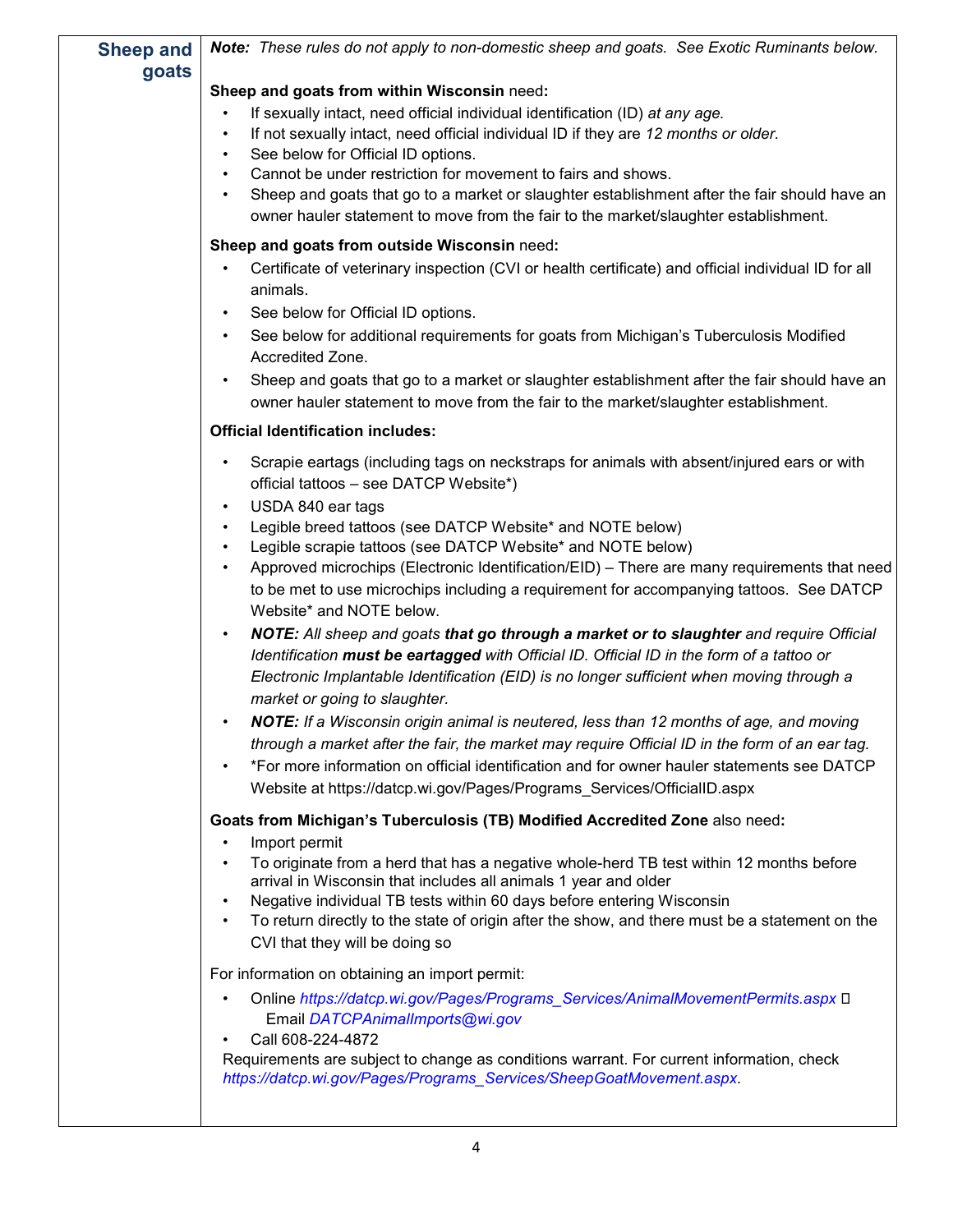| <b>Equine</b>      | Equine animals from within Wisconsin need documentation of a negative EIA test done within                  |
|--------------------|-------------------------------------------------------------------------------------------------------------|
|                    | the previous 12 months, which clearly identifies the animal by complete description, digital                |
|                    | photographs, or an approved microchip (if a reader is available). No test is needed for nursing             |
|                    | foals accompanying negative dams. Documentation may be:                                                     |
|                    | Official test report VS 10-11, or<br>$\bullet$                                                              |
|                    | USDA-approved electronic test form, or<br>$\bullet$                                                         |
|                    | Global Vet Link EIA electronic form, or<br>$\bullet$                                                        |
|                    | Certificate of veterinary inspection with the test results listed                                           |
|                    | Equine animals from outside Wisconsin need:                                                                 |
|                    | Certificate of veterinary inspection (CVI or health certificate) which clearly identifies the animal        |
|                    | by complete description, digital photographs, or an approved microchip                                      |
|                    | Negative EIA test done within previous 12 months that is reported on the CVI<br>$\bullet$                   |
|                    | No EIA test is needed for nursing foals accompanying negative dams<br>$\bullet$                             |
|                    | <b>Equines from Minnesota</b> are exempt from the CVI requirement if:                                       |
|                    | Ownership does not change while the animal is in Wisconsin<br>$\bullet$                                     |
|                    | The animal remains in Wisconsin no longer than 7 days                                                       |
|                    | Proof of a negative EIA test in previous 12 months accompanies the animal                                   |
|                    | Requirements are subject to change as conditions warrant. For current information, check                    |
|                    | https://datcp.wi.gov/Pages/Programs_Services/HorseOtherEquineMvmt.aspx                                      |
|                    |                                                                                                             |
| <b>Poultry and</b> | Poultry and waterfowl from within Wisconsin need:                                                           |
| waterfowl          | A NPIP certificate stating that the birds originate from a US pullorum-typhoid clean or NPIP                |
| (Pigeons are       | affiliate flock and turkeys must test negative for Mycoplasma gallisepticum, or                             |
| not                | A DATCP-issued certificate stating they are from a Wisconsin Tested or Associate Flock and<br>$\bullet$     |
| considered         | turkeys must test negative for Mycoplasma gallisepticum                                                     |
| poultry for        | or                                                                                                          |
| fairs and          |                                                                                                             |
| shows)             | Individually test sexually mature birds within 90 days before arrival at the show. These birds<br>$\bullet$ |
|                    | also need wing or leg band identification (ID). All birds must test negative for                            |
|                    | pullorumtyphoid, and turkeys must test negative for Mycoplasma gallisepticum.                               |
|                    | Poultry and waterfowl from outside Wisconsin need a certificate of veterinary inspection or                 |
|                    | equivalent (such as form VS 9-3) that states:                                                               |
|                    | They originate from a flock classified pullorum-typhoid clean under NPIP or an equivalent<br>$\bullet$      |
|                    | state program and turkeys must test negative for Mycoplasma gallisepticum, or                               |
|                    | If they are sexually mature, that they have tested negative for pullorum-typhoid (and<br>$\bullet$          |
|                    | Mycoplasma gallisepticum for turkeys) within 90 days before arrival at the show. These birds                |
|                    | also need wing or leg band ID.                                                                              |
|                    | Not required:                                                                                               |
|                    | Import permit number                                                                                        |
|                    | Requirements are subject to change as conditions warrant. For current information, check                    |
|                    | https://datcp.wi.gov/Pages/Programs_Services/PoultryMovement.aspx.                                          |
|                    |                                                                                                             |
|                    |                                                                                                             |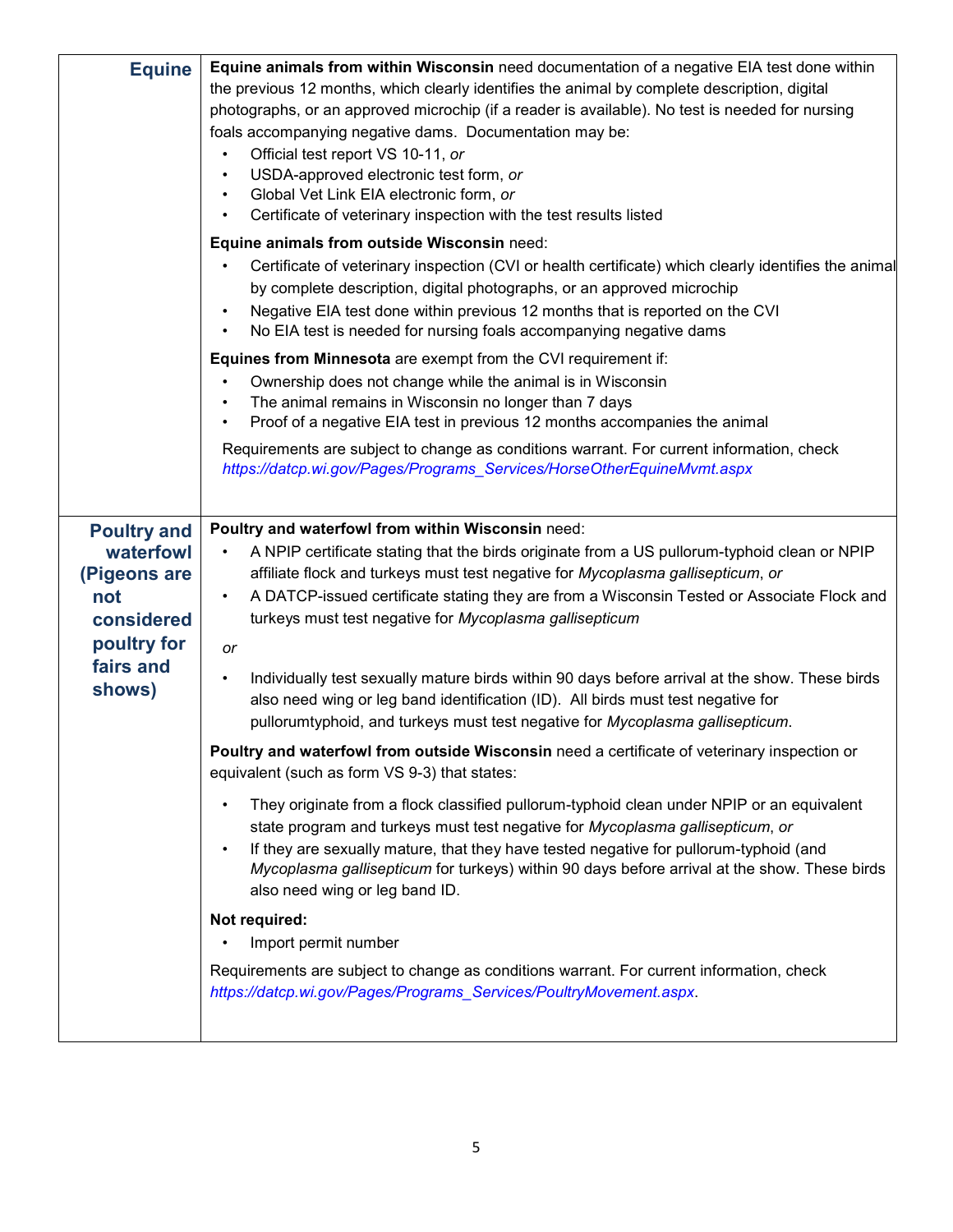| <b>Exotic</b><br><b>Ruminants</b>                                                           | Note: Exotic ruminants are ruminants that are not native to Wisconsin, and are not cervids – for<br>example, Old World camels, yaks, water buffalo, pronghorn antelope, giraffes, and non-domestic<br>sheep and goats. In addition, please contact your county and local municipality for any restrictions.                                                                                                                                                                                                                                                                                                                                                                                                                                                                                                                                                                                                                          |
|---------------------------------------------------------------------------------------------|--------------------------------------------------------------------------------------------------------------------------------------------------------------------------------------------------------------------------------------------------------------------------------------------------------------------------------------------------------------------------------------------------------------------------------------------------------------------------------------------------------------------------------------------------------------------------------------------------------------------------------------------------------------------------------------------------------------------------------------------------------------------------------------------------------------------------------------------------------------------------------------------------------------------------------------|
|                                                                                             | <b>Exotic ruminants from within Wisconsin have no requirements.</b>                                                                                                                                                                                                                                                                                                                                                                                                                                                                                                                                                                                                                                                                                                                                                                                                                                                                  |
|                                                                                             | <b>Exotic ruminants from outside Wisconsin must have</b><br>Certificate of veterinary inspection (CVI or health certificate)<br>Official individual identification (ID) as required for tuberculosis and brucellosis testing D<br>Import permit<br>Proof written on the CVI that they meet requirements for:<br>Tuberculosis (TB) – negative test required within 60 days before<br>$\Omega$<br>Please<br>entry $\circ$ <i>Brucellosis</i> – negative test required within 30 days before entry<br>call 608-224-4872 beforehand to determine which TB test to use.<br>For information on obtaining an import permit:<br>Online https://datcp.wi.gov/Pages/Programs_Services/AnimalMovementPermits.aspx □<br>Email DATCPAnimalImports@wi.gov<br>Call 608-224-4872<br>Requirements are subject to change as conditions warrant. For current information, check<br>https://datcp.wi.gov/Pages/Programs Services/ExoticSpeciesMvmt.aspx. |
| <b>South</b><br><b>American</b><br>camelids:<br>llamas,<br>alpacas,<br>guanacos,<br>vicuñas | South American camelids from within Wisconsin have no requirements.<br>South American camelids from outside Wisconsin must have a certificate of veterinary<br>inspection (CVI or health certificate) and official individual identification (ID). Official ID may be: 0<br>Approved USDA ear tag number<br>Microchip number<br>$\bullet$<br>Breed association registration number<br>Breed association tattoo<br>Requirements are subject to change as conditions warrant. For current information, check<br>https://datcp.wi.gov/Pages/Programs_Services/LlamaAlpacaMovement.aspx.                                                                                                                                                                                                                                                                                                                                                 |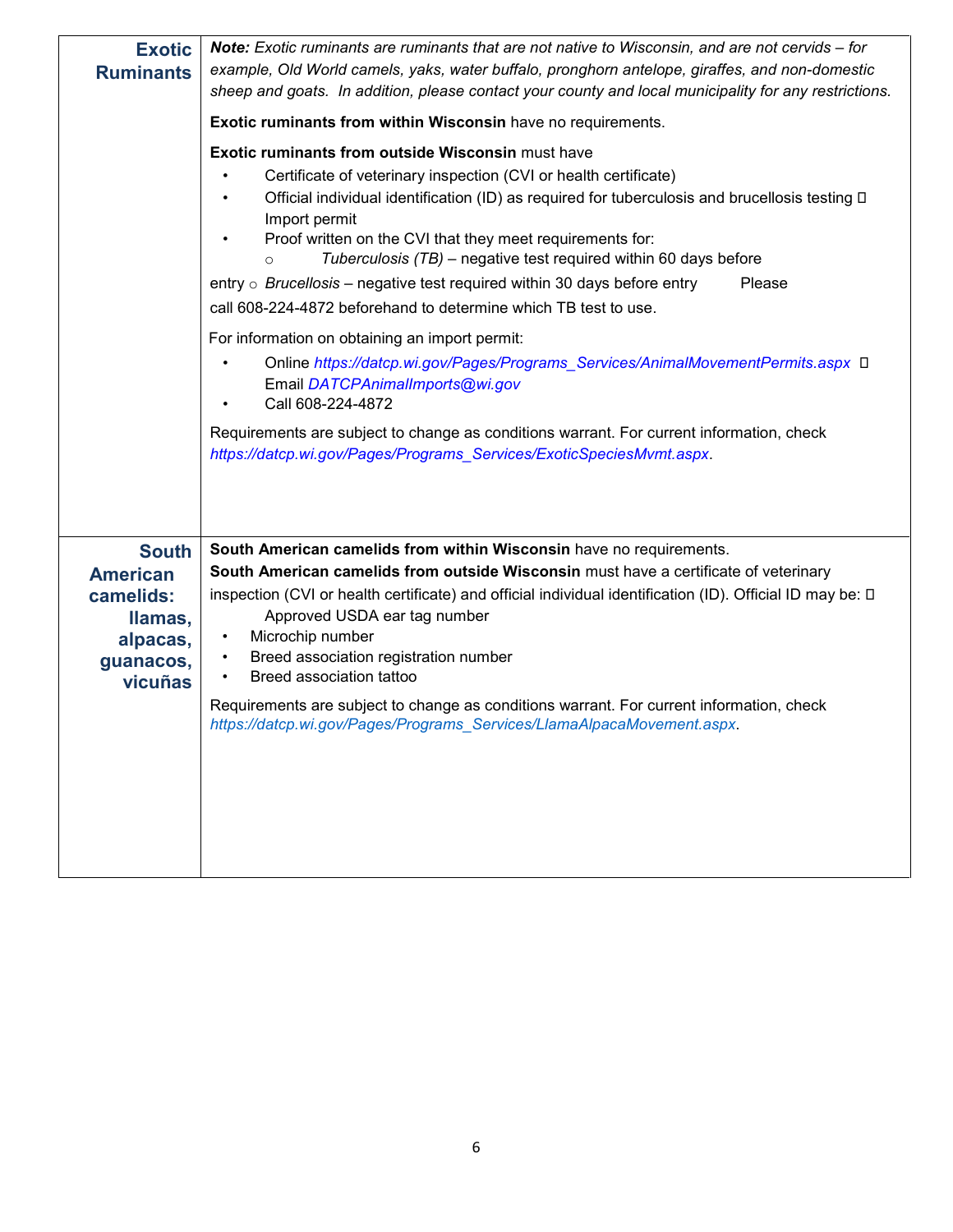| <b>Small</b><br>animals:<br>Dogs,<br>domestic<br>cats, and<br>other<br>household<br>pets<br>(ferrets, pet<br>birds, rabbits,<br>gerbils,<br>guinea pigs,<br>hamsters,<br>domestic<br>mice and rats) | Note: For animals that are part of menageries, see also rules below for menageries. Pot-bellied and<br>miniature pigs fall under rules for swine. Dog hybrids, domestic cat hybrids, or exotic small cat<br>species such as servals fall under rules for Exotic small animals. Native wild animals and birds,<br>including raptors, and captive wild animals such as raccoons, opossums, and skunks fall under rules<br>for wild animals.<br>Dogs from within Wisconsin that are 5 months or older need proof of current rabies vaccination.<br>Cats and other household pets from within Wisconsin have no requirements.<br>Dogs and cats from outside Wisconsin that are 5 months or older need to be vaccinated for rabies<br>by a licensed veterinarian, and regardless of age, need certificates of veterinary inspection (CVIs or<br>health certificates) stating the age of the animal and for animals 5 months and older the date of last<br>rabies vaccination and revaccination due date.<br>Other household pets from outside Wisconsin need certificates of veterinary inspection (CVIs or<br>health certificates) but have no testing or vaccination requirements.<br>Small animals from other nations need to meet requirements of the U.S. Department of<br>Agriculture (608-662-0600) and Centers for Disease Control (1-800-232-4636). |
|-----------------------------------------------------------------------------------------------------------------------------------------------------------------------------------------------------|---------------------------------------------------------------------------------------------------------------------------------------------------------------------------------------------------------------------------------------------------------------------------------------------------------------------------------------------------------------------------------------------------------------------------------------------------------------------------------------------------------------------------------------------------------------------------------------------------------------------------------------------------------------------------------------------------------------------------------------------------------------------------------------------------------------------------------------------------------------------------------------------------------------------------------------------------------------------------------------------------------------------------------------------------------------------------------------------------------------------------------------------------------------------------------------------------------------------------------------------------------------------------------------------------------------------------------------------------------|
|                                                                                                                                                                                                     | Requirements are subject to change as conditions warrant. For current information, check<br>https://datcp.wi.gov/Pages/Programs Services/PetMovement.aspx.                                                                                                                                                                                                                                                                                                                                                                                                                                                                                                                                                                                                                                                                                                                                                                                                                                                                                                                                                                                                                                                                                                                                                                                              |
| <b>Exotic small</b><br>animals (any<br>species not<br>covered by<br>"small<br>animals"<br>above), exotic<br>large animals,<br>and other<br>wild animals                                             | Note: Local jurisdictions may have requirements beyond the state requirements listed here.<br>Animals from within Wisconsin do not have any requirements as long as they are legally<br>possessed in Wisconsin.<br>Animals from outside Wisconsin generally have no testing or vaccination requirements, but do need:<br>Certificate of veterinary inspection (CVI or health certificate) $\Box$<br>Import permit number<br>Note: Some animals may not be brought to Wisconsin. These are North American prairie dogs<br>and the following African species: tree squirrels, rope squirrels, dormice, Gambian giant pouched<br>rats, brush-tailed porcupines and striped mice. Some animals may require permits from the<br>Wisconsin Department of Natural Resources. See http://dnr.wi.gov.<br>For information on obtaining an import permit:<br>Online https://datcp.wi.gov/Pages/Programs_Services/AnimalMovementPermits.aspx<br>$\bullet$<br>Email DATCPAnimalImports@wi.gov<br>O<br>Call 608-224-4872<br>Requirements are subject to change as conditions warrant. For current information, check<br>https://datcp.wi.gov/Pages/Programs_Services/PetMovement.aspx.                                                                                                                                                                                |